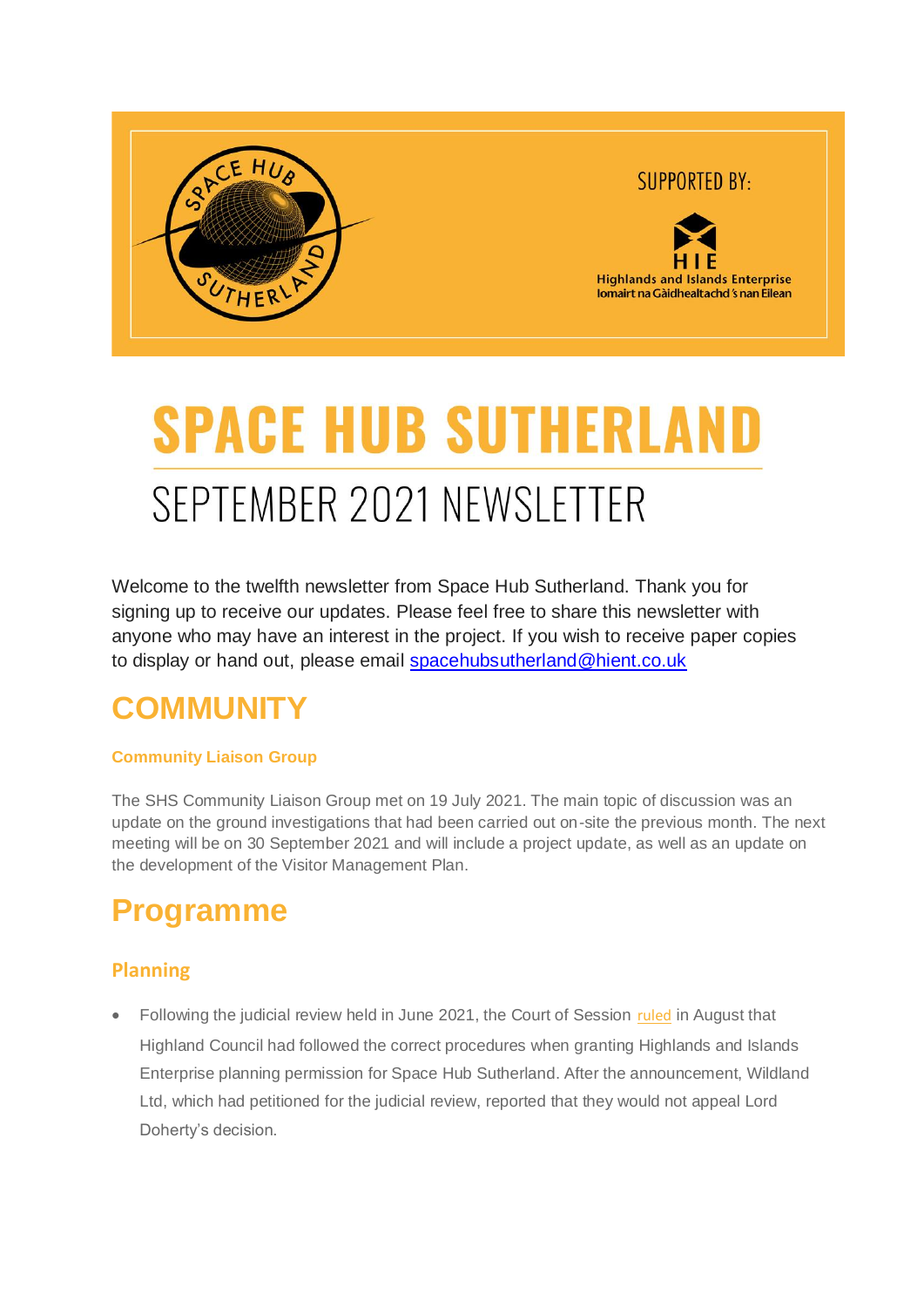• On Friday 10 September, the Scottish Land Court ruled in favour of a change of land use. The Land Court ruling, which we expect it will publish online shortly, represents another important step for Space Hub Sutherland and the Government's vision for the UK to be at the global forefront of small commercial satellite launch.

#### **Programme activities**

- A strategy for the creation of a new 'Space Cluster', commissioned from international specialists Jacobs by the Caithness and North Sutherland Regeneration Partnership, is nearing completion, with particular focus on the North Highlands and Moray. The development of this strategy demonstrates the opportunity that exists to generate jobs and other opportunities, using the key assets of a spaceport; a launch vehicle manufacturer, and crucially the wealth of skills and resources that the North of Scotland is well placed to deliver for the UK's emerging space sector. An executive summary of the strategy is due to be published shortly.
- Peter Guthrie, Senior Project Manager, presented an update of the Space Hub Sutherland project to the Highland Local Resilience Partnership on 16 September 2021. The presentation provided a briefing on the latest status of the project and the next steps.
- David Oxley, HIE's director of Strategic Projects, gave a virtual presentation to the Royal [Aeronautical Society Highland Branch](https://gbr01.safelinks.protection.outlook.com/?url=https%3A%2F%2Fwww.eventbrite.com%2Fo%2Froyal-aeronautical-society-highland-branch-33244402163%3Futm_source%3DUK%2BVertical%2BLaunch%2B%2528UKVL%2529%2BSutherland%2Bspaceport%2Bproject%2Bnewsletter%26utm_campaign%3D6c5b8dccbf-TIDINGS%2Bfrom%2BMalin%2Bhouse_COPY_01%26utm_medium%3Demail%26utm_term%3D0_19a9c05490-6c5b8dccbf-%26mc_cid%3D6c5b8dccbf%26mc_eid%3DUNIQID&data=04%7C01%7C%7C05f3ea80d12949ddf94808d983dc2ed5%7C567f648e37f44490a4882a8c419baaba%7C0%7C0%7C637685803978402566%7CUnknown%7CTWFpbGZsb3d8eyJWIjoiMC4wLjAwMDAiLCJQIjoiV2luMzIiLCJBTiI6Ik1haWwiLCJXVCI6Mn0%3D%7C1000&sdata=FFXKQGdeYDGuEbdZd4vZgmdeaMe0WpcKTcQLMcGYe1M%3D&reserved=0) on 9 September 2021. The [presentation](https://gbr01.safelinks.protection.outlook.com/?url=https%3A%2F%2Fyoutu.be%2FrTeXCplOapk%3Futm_source%3DUK%2BVertical%2BLaunch%2B%2528UKVL%2529%2BSutherland%2Bspaceport%2Bproject%2Bnewsletter%26utm_campaign%3D6c5b8dccbf-TIDINGS%2Bfrom%2BMalin%2Bhouse_COPY_01%26utm_medium%3Demail%26utm_term%3D0_19a9c05490-6c5b8dccbf-%26mc_cid%3D6c5b8dccbf%26mc_eid%3DUNIQID&data=04%7C01%7C%7C05f3ea80d12949ddf94808d983dc2ed5%7C567f648e37f44490a4882a8c419baaba%7C0%7C0%7C637685803978412522%7CUnknown%7CTWFpbGZsb3d8eyJWIjoiMC4wLjAwMDAiLCJQIjoiV2luMzIiLCJBTiI6Ik1haWwiLCJXVCI6Mn0%3D%7C1000&sdata=xe9YlHnGBn416oWki5bHs47XPEtOV0rek8wyllpjbik%3D&reserved=0), Space Hub Sutherland – the journey to create the world's greenest spaceport, provided an update as to why the location was selected, the economic opportunities and progress so far.
- Representatives of the Civil Aviation Authority (CAA ) visited the site for Space Hub Sutherland on 14 September 2021.
- Representatives of the Space Hub Sutherland project are attending the UK Space Conference in late September. The conference is being held virtually.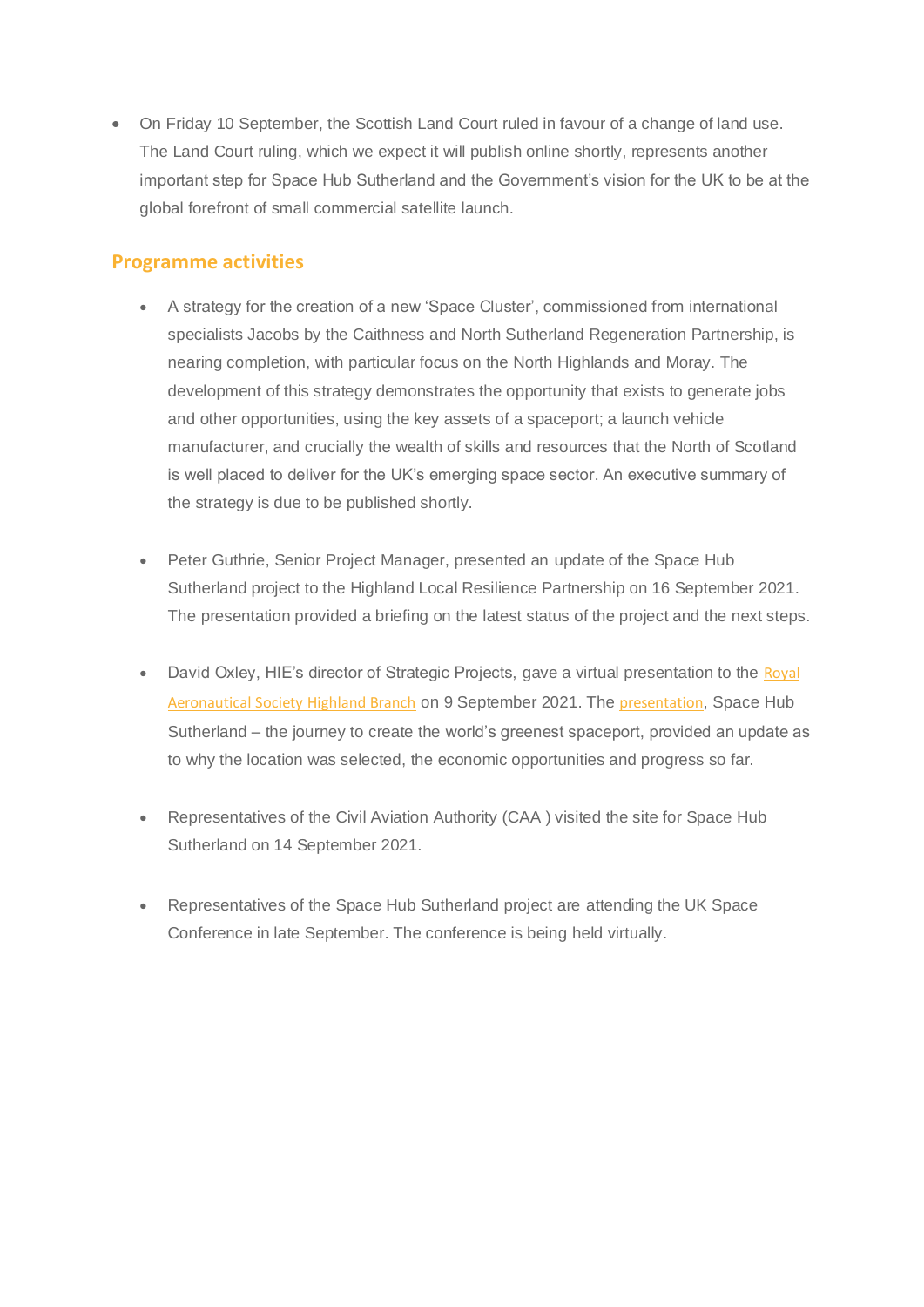## **OTHER INFORMATION**

#### **Media**

- New plans to strengthen the UK as a world class space nation by firing up its multibillion-pound space industry have been set out in a [National Space Strategy](https://gbr01.safelinks.protection.outlook.com/?url=https%3A%2F%2Fwww.gov.uk%2Fgovernment%2Fpublications%2Fnational-space-strategy&data=04%7C01%7C%7C05f3ea80d12949ddf94808d983dc2ed5%7C567f648e37f44490a4882a8c419baaba%7C0%7C0%7C637685803978412522%7CUnknown%7CTWFpbGZsb3d8eyJWIjoiMC4wLjAwMDAiLCJQIjoiV2luMzIiLCJBTiI6Ik1haWwiLCJXVCI6Mn0%3D%7C1000&sdata=KbCqSgwTeb73DvjPOJ19Ud%2B1KGn3VykHq1PO9Z%2FijXw%3D&reserved=0) launched on Monday 27 September.
- Media interest during this quarter focused mainly on the Judicial Review and Land Court rulings.
- Space Hub Sutherland was featured in the Spanish blog [Fuera De Orbita](https://gbr01.safelinks.protection.outlook.com/?url=https%3A%2F%2Ffueradorbita.home.blog%2F2021%2F09%2F20%2Fthe-scottish-spaceport-will-be-the-greenest-in-the-world%2F%3Futm_source%3DUK%2BVertical%2BLaunch%2B%2528UKVL%2529%2BSutherland%2Bspaceport%2Bproject%2Bnewsletter%26utm_campaign%3D6c5b8dccbf-TIDINGS%2Bfrom%2BMalin%2Bhouse_COPY_01%26utm_medium%3Demail%26utm_term%3D0_19a9c05490-6c5b8dccbf-%26mc_cid%3D6c5b8dccbf%26mc_eid%3DUNIQID&data=04%7C01%7C%7C05f3ea80d12949ddf94808d983dc2ed5%7C567f648e37f44490a4882a8c419baaba%7C0%7C0%7C637685803978412522%7CUnknown%7CTWFpbGZsb3d8eyJWIjoiMC4wLjAwMDAiLCJQIjoiV2luMzIiLCJBTiI6Ik1haWwiLCJXVCI6Mn0%3D%7C1000&sdata=y9JeI570jyUpcux66eBVkg%2BdduTshd1gpdHTLd0mNaQ%3D&reserved=0) in mid-September.

#### **UK Space Agency**

• On 8 July 2021 all statutory instruments required to enable commercial spaceflight from UK spaceports were signed by Ministers. The legislation came into force on 29 July 2021. Approval by Parliament marks a significant milestone for the spaceflight programme, paving the way for the first launches from 2022, and we hope you will join us in celebrating this important step.

The debates that were held on the secondary legislation can be found in the House of [Commons](https://gbr01.safelinks.protection.outlook.com/?url=https%3A%2F%2Fhansard.parliament.uk%2Fcommons%2F2021-06-28%2Fdebates%2Fac8f7570-7f01-4cca-9d60-18d5768c34a0%2FDraftContractingOut(FunctionsInRelationToSpace)Order2021DraftSpaceIndustryRegulations2021DraftSpaceIndustry(Appeals)Regulations2021DraftSpaceflightAct&data=04%7C01%7C%7C05f3ea80d12949ddf94808d983dc2ed5%7C567f648e37f44490a4882a8c419baaba%7C0%7C0%7C637685803978422480%7CUnknown%7CTWFpbGZsb3d8eyJWIjoiMC4wLjAwMDAiLCJQIjoiV2luMzIiLCJBTiI6Ik1haWwiLCJXVCI6Mn0%3D%7C1000&sdata=A2IE5wup2UmnrgIF9%2FO%2FoJ18lxNBG4ZtbcULZuGXdc0%3D&reserved=0) and [House of Lords](https://gbr01.safelinks.protection.outlook.com/?url=https%3A%2F%2Fhansard.parliament.uk%2Flords%2F2021-06-29%2Fdebates%2F43540642-86F2-4A34-91D9-8A0B6D6D766D%2FSpaceIndustry(Appeals)Regulations2021&data=04%7C01%7C%7C05f3ea80d12949ddf94808d983dc2ed5%7C567f648e37f44490a4882a8c419baaba%7C0%7C0%7C637685803978422480%7CUnknown%7CTWFpbGZsb3d8eyJWIjoiMC4wLjAwMDAiLCJQIjoiV2luMzIiLCJBTiI6Ik1haWwiLCJXVCI6Mn0%3D%7C1000&sdata=E0zl7UW7hHpgvQAzqecwUFJ9DuJiqlpVrTCfoGPcdL4%3D&reserved=0) Hansard entries.

- The UK Civil Aviation Authority (CAA) has now become the UK's spaceflight regulator. Organisations wishing to hold a UK licence to launch, operate a spaceport or range control can now apply to the CAA. The licensing process requires applicants to provide a detailed assessment of safety and security considerations, including a comprehensive safety case, an environmental assessment, financial resources, security and cyber risk mitigation. The CAA has updated its [website](https://gbr01.safelinks.protection.outlook.com/?url=https%3A%2F%2Fcaa.us4.list-manage.com%2Ftrack%2Fclick%3Fu%3D9a13f6185a0a697970bd3de1d%26id%3Dc598f2ca84%26e%3D7dbe2349f4&data=04%7C01%7C%7C05f3ea80d12949ddf94808d983dc2ed5%7C567f648e37f44490a4882a8c419baaba%7C0%7C0%7C637685803978422480%7CUnknown%7CTWFpbGZsb3d8eyJWIjoiMC4wLjAwMDAiLCJQIjoiV2luMzIiLCJBTiI6Ik1haWwiLCJXVCI6Mn0%3D%7C1000&sdata=T3JSjtkuaaPw40K76ySiJu2KU8Ub9oxbvJdBGDCmrVg%3D&reserved=0).
- LaunchUK Industry Group has now formally signed a Memorandum of Understanding [between the UK and Iceland](https://gbr01.safelinks.protection.outlook.com/?url=https%3A%2F%2Fwww.gov.uk%2Fgovernment%2Fpublications%2Fmemoranda-of-understanding-international%3Futm_source%3DUK%2BVertical%2BLaunch%2B%2528UKVL%2529%2BSutherland%2Bspaceport%2Bproject%2Bnewsletter%26utm_campaign%3D6c5b8dccbf-TIDINGS%2Bfrom%2BMalin%2Bhouse_COPY_01%26utm_medium%3Demail%26utm_term%3D0_19a9c05490-6c5b8dccbf-%26mc_cid%3D6c5b8dccbf%26mc_eid%3DUNIQID&data=04%7C01%7C%7C05f3ea80d12949ddf94808d983dc2ed5%7C567f648e37f44490a4882a8c419baaba%7C0%7C0%7C637685803978432434%7CUnknown%7CTWFpbGZsb3d8eyJWIjoiMC4wLjAwMDAiLCJQIjoiV2luMzIiLCJBTiI6Ik1haWwiLCJXVCI6Mn0%3D%7C1000&sdata=ftqTDk0ArSl5t4BcRLIrpbOPCzfTSK1fFfNfaQKPBag%3D&reserved=0). Similar to an existing MoU with the Faroese Government, this arrangement secures the Icelandic Government's support for UK launch activities and allows for launches from the UK involving Icelandic airspace and waters. Importantly, it provides UK launch companies with greater flexibility over their spaceflight operations